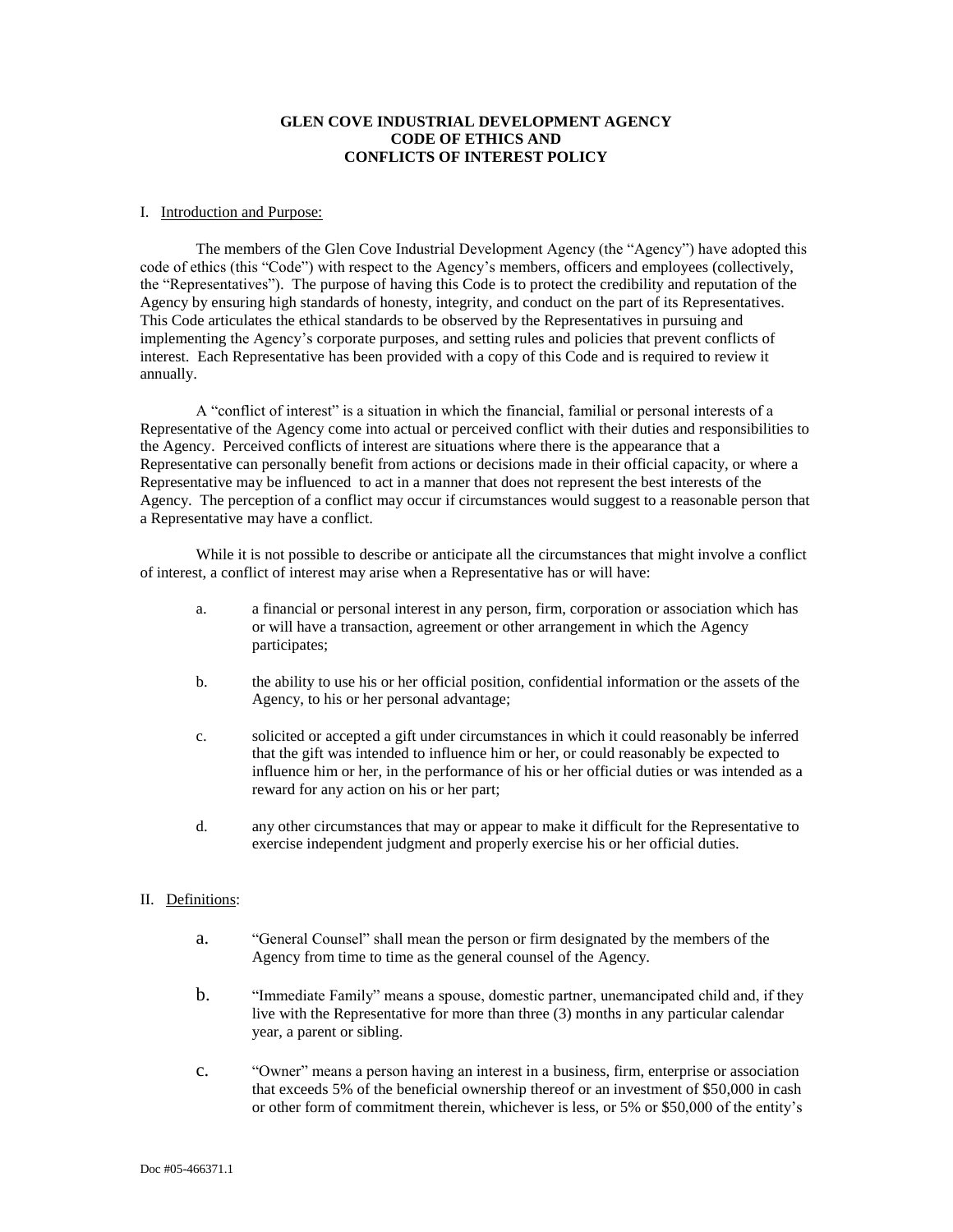indebtedness, whichever is less, and any lesser interest in a business, firm, enterprise or association when the person exercises managerial control or responsibility regarding any such business, firm, enterprise or association, but shall not include interests held in any pension plan, deferred compensation plan or mutual fund, the investments of which are not controlled by the person, or in any blind trust that holds or acquires an ownership interest in such business, firm, enterprise or association.

## III. Standards:

- a. Each Representative shall comply with and adhere to the provisions of Article 18 of the General Municipal Law of the State of New York (Conflicts of Interest) ("Article 18"), as amended from time to time, and shall comply, in all material respects, with the provisions of this Code.
- b. Without in any way limiting the requirements and prohibitions set forth in Article 18 that apply to the Agency, (i) no Representative shall participate in any decision or take any official action with respect to any matter requiring the exercise of discretion, including discussing the matter and voting, when he or she knows or has reason to know that the action could confer a direct or indirect financial or material benefit on the Representative, a member of the Representative's Immediate Family or on a business, firm, enterprise or association of which the Representative is an Owner; and (ii) all Representatives must recuse themselves from deliberations, votes or internal discussion on matters relating to any organization, entity or individual where their impartiality in the deliberation or vote could reasonably be questioned. Representatives are reminded that, under certain circumstances set forth in Article 18, recusal from deliberations or participation may not be a permissible remedy.
- c. A Representative shall not accept other employment or engage in any business or professional activity if (i) it impairs or may impair his or her independence of judgment in the exercise of his or her duties for the Agency, or (ii) it interferes or may interfere with the Representative's ability to properly perform his or her official duties with the Agency.
- d. A Representative shall not accept employment or engage in any business or professional activity that requires him or her to disclose confidential information which he or she has gained by reason of his or her position with the Agency. Confidential information acquired by a Representative in the course of his or her duties for the Agency shall be held in strict confidence, except when disclosure is required by applicable law, and shall not be used for personal gain by the Representative or for the personal gain of his or her Immediate Family or others. A Representative shall not transmit any information about the Agency or its deliberations or decisions or any other information obtained from the Agency to any other person, except to the extent the information is otherwise publicly available or such disclosure is required by applicable law.
- e. A Representative shall not accept any valuable gift, whether in the form of services, loan, thing, promise or any other form from any person, business, firm, enterprise or association which, to his or her knowledge, is interested, directly or indirectly, in any manner whatsoever, in business or professional dealings with the Agency, where the circumstances would permit the inference that: (1) the gift is intended to influence the individual in the performance of official business, or (2) the gift constitutes a tip, reward or sign of appreciation for any official act by the individual; provided, however, this standard shall not prohibit the acceptance of gifts having a value of less than \$75 per annum per individual or entity making such gift(s). By way of example and not of limitation, (i) a meal served at a business meeting to all persons attending such meeting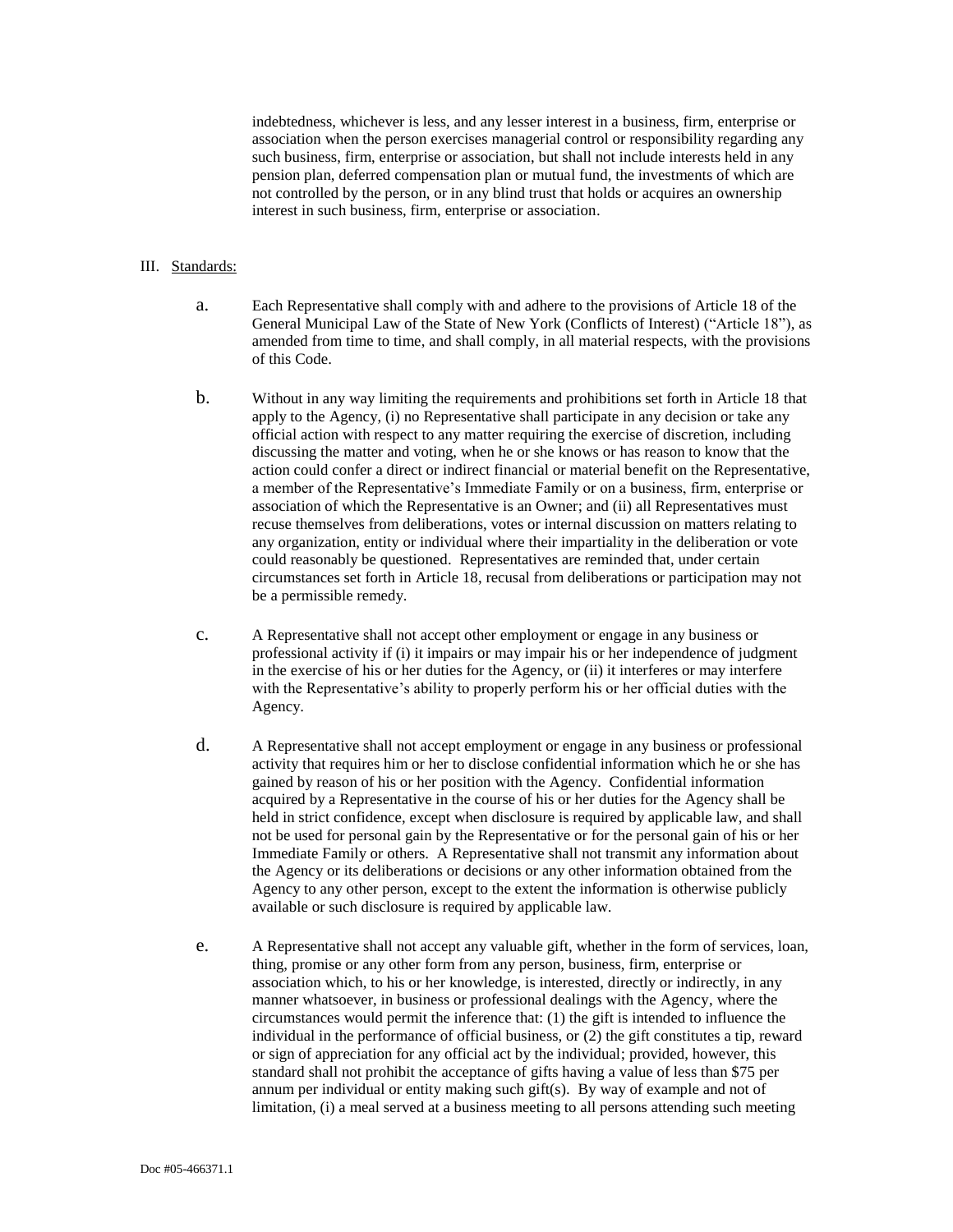shall not be prohibited by this standard, and (ii) tickets to sporting or other events unrelated to the business of the Agency would be subject to the application of this standard. This prohibition extends to any form of financial payments, services, loans, travel reimbursement, entertainment, hospital, thing or promise from any person, business, firm, enterprise or association which, to his or her knowledge, is interested, directly or indirectly, in any manner whatsoever, in business or professional dealings with the Agency.

- f. A Representative shall not use or attempt to use his or her official position to secure unwarranted privileges or exemptions for himself, herself, his or her Immediate Family or others.
- g. A Representative shall not engage in any transaction as representative of the Agency with any business, firm, enterprise or association (1) in which he or she is an Owner, (ii) in which he or she has any other direct or indirect financial interest that conflicts with the proper discharge of his or her official duties, or (iii) for which he is acting as an attorney, agent broker or representative.
- h. A Representative shall not by his or her conduct give reasonable basis for the impression that any person can improperly or unduly influence him or her, unduly enjoy his or her favor in the performance of his or her official duties, or that he or she is affected by the kinship, rank, position, relationship or influence of any party or person. A Representative shall not act in violation of their public trust.
- i. No Representative nor any firm, business, enterprise or association of which such Representative is an Owner shall sell goods or services to any person, business, firm, enterprise or association which receives financial assistance from the Agency.
- j. A Representative shall not accept or arrange for himself or herself or for his or her Immediate Family any loan or extension of credit from the Agency or any affiliate of the Agency.
- k. A Representative shall refrain from making personal investments in a firm, business, enterprise or association (i) which they have reason to believe may be directly involved in official action to be made by such Representative, or (ii) based on confidential information available to the Representative through their official duties, or (iii) which will otherwise create substantial conflict between their official duties and their private interest.
- l. A Representative shall conduct his or her actions in the performance of his or her official duties in a manner which will not raise suspicion in the eyes of the public that such Representative is likely to compromise such Representative's independence of judgment in the exercise of his or her duties for the Agency.
- m. A Representative shall not use the Agency's property (including equipment, telephones, vehicles, computers or other resources) in violation of any applicable law, rule or regulation, or any policy or procedure adopted by the Agency.

# IV. Disclosure Procedure: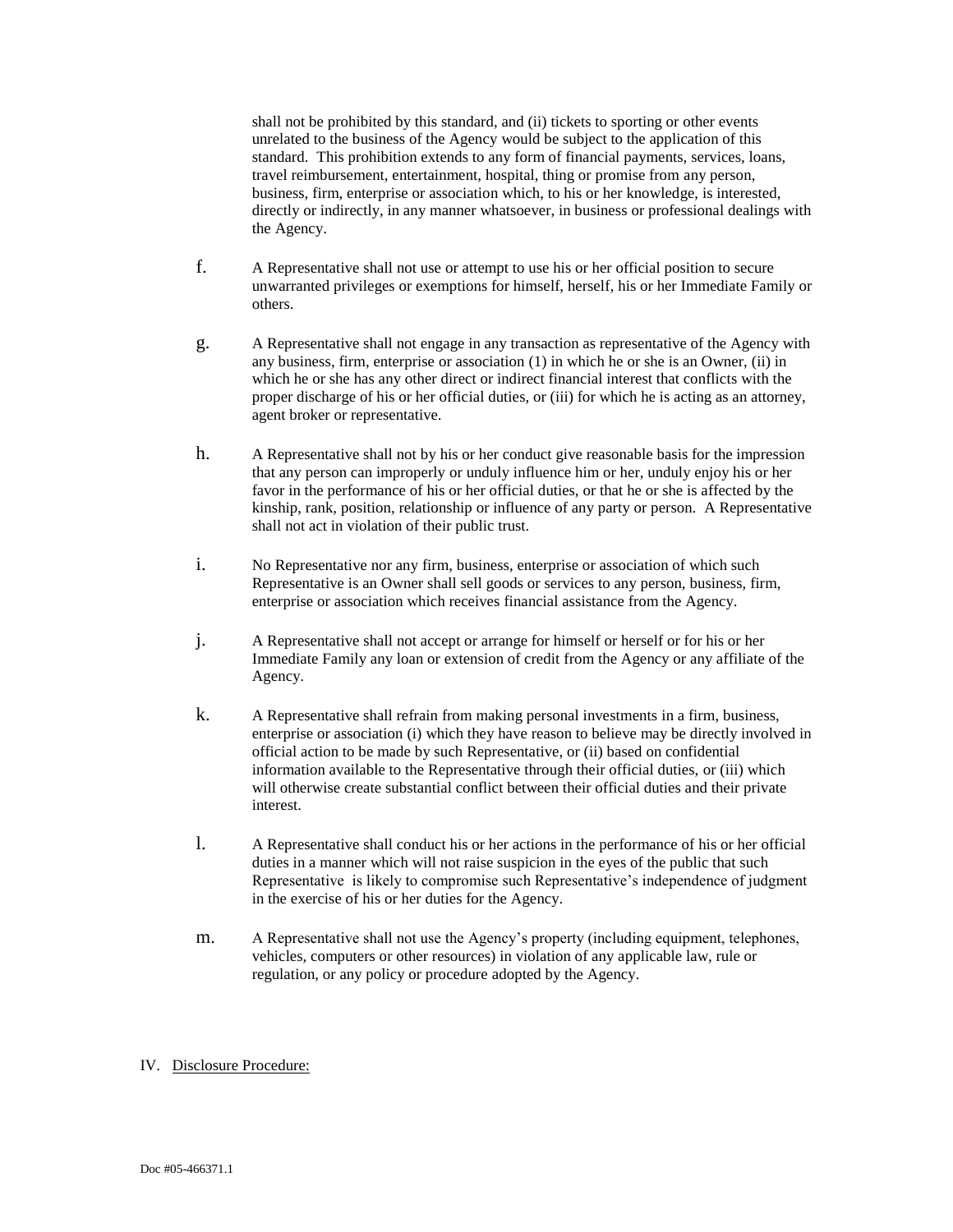- a. A Representative who has or believes that he or she has a financial or other private interest, direct or indirect, or whose Immediate Family has or the Representative believes has a financial or other private interest, direct or indirect, in the outcome of any decision made by the Agency, shall publicly disclose, in writing and in good faith, such interest or perceived interest and the material facts related thereto. Such disclosure shall be made by the Representative to the Governance Committee and/or the Agency's Ethics Officer.
- b. A copy of each disclosure made pursuant to Paragraph IV(a) above shall be filed and maintained by the Agency as part of the official record of the proceedings of the Agency and shall be provided to the members of the Agency.
- c. The Governance Committee and/or the Ethics Officer shall advise the Representative making the disclosure how to proceed. The Governance Committee and/or the Ethics Officer should seek guidance from General Counsel or from appropriate New York State agencies, such as the Authorities Budget Office, the State Inspector General or the Joint Commission on Public Ethics (JCOPE) when dealing with cases where they are unsure how to proceed.
- d. If, at any time, a Representative is in doubt as to the applicability or proper application of any provision of this Code, such Representative shall immediately make the facts and circumstances known to General Counsel and shall comply with any instructions given to such Representative by General Counsel.
- e. Except as otherwise directed by such instructions from General Counsel, the Governance Committee or the Ethics Officer, the Representative shall refrain from making any decision or taking any action that he or she believes is, or might be, in violation of any provision of this Code. Each Representative is prohibited from attempting to influence other members, officers and employees of the Agency in their deliberations and decisionmaking related to a matter for which such Representative has an actual or perceived conflict of interest.
- f. The minutes of the Agency or Governance Committee meetings during which a perceived or actual conflict of interest is disclosed or discussed shall reflect the name of the interested Representative, the nature of the perceived or actual conflict of interest, and a description of how the conflict or perceived conflict was resolved.
- g. Representatives shall promptly report any violations of this Code to General Counsel or the Ethics Officer in accordance with the Agency's Whistleblower Policy.

# V. Future Employment:

 No Representative shall, within a period of two (2) years after the termination of his or her service to or employment by the Agency, appear before the Agency or advocate to the Agency or any of its members on behalf of any person, business, firm, enterprise or association in relation to any proceeding, matter, case or application with respect to which such Representative was directly concerned or involved during the period of his or her service to or employment by the Agency.

## VI. Ethics Officer.